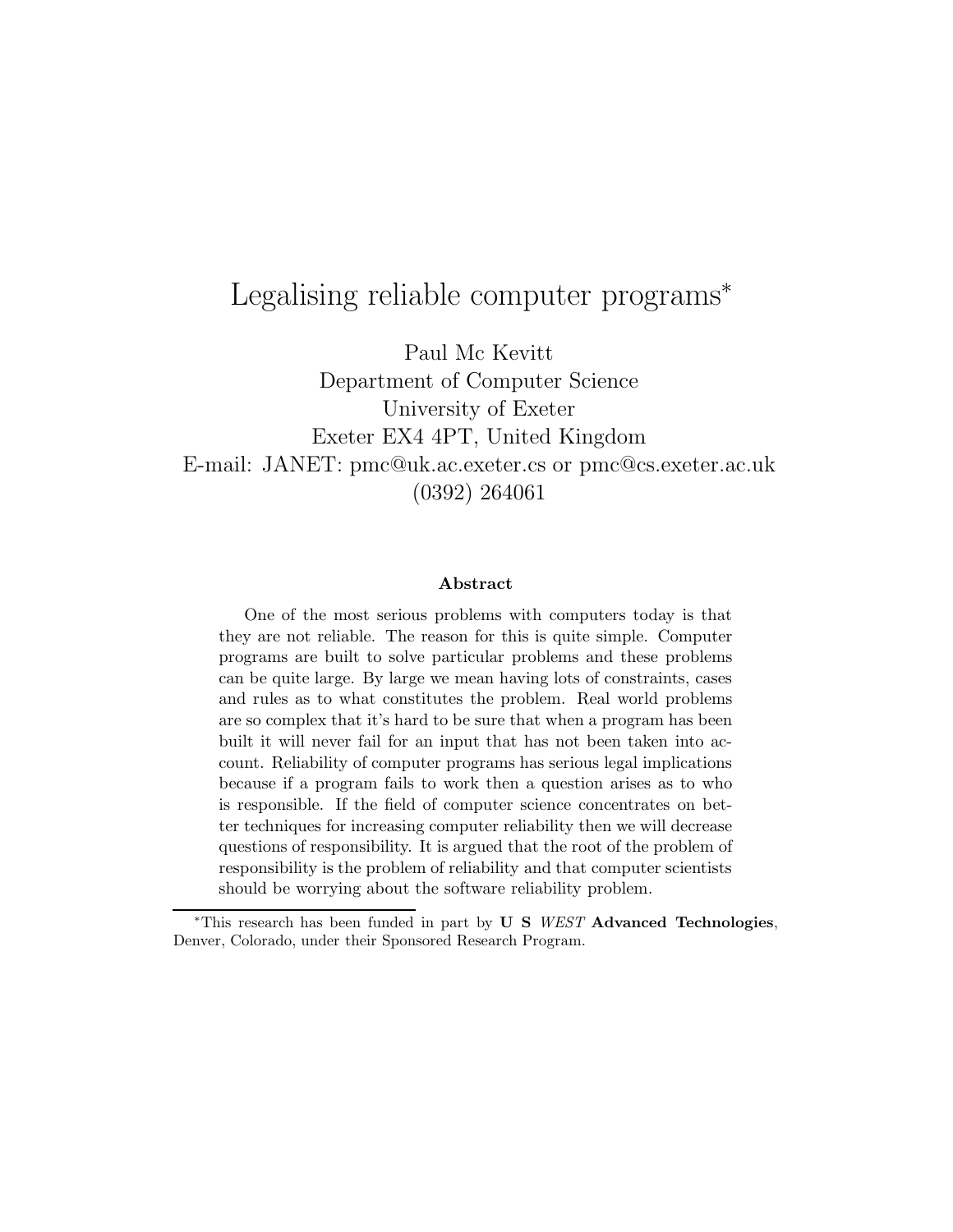### 1 Introduction

One of the largest problems with computers today is that they are not reliable<sup>1</sup> . It is very difficult to build a computer program which will never fail<sup>2</sup> as there may be certain inputs not taken into account. The problem of unreliability in programs is one of the causes of legal debate. The further problem of responsibility arises. Who is responsible for the failure of the program? Is it the programmer, or the employee who recommended the program for the company, or the systems person who placed it on the computer? The point is put nicely by Wilks and Ballim (1991, p. 119), as they speak of responsibility: "The difficulty [of assigning punishment to programs themselves] can be avoided by always identifying humans, standing behind the machines and programs as it were, to carry the blame, in the sense in which there are always real humans standing behind agents, and behind companies, which also have the legal status of nonhuman responsible entities ("anonymous persons" in much European law)." It is argued here that the problem should be tackled at the source, and that more effort should be placed on program reliability. More reliable programs will reduce questions of responsibility.

## 2 Existing reliability techniques

Computer science has already developed techniques for ensuring the reliability of computer programs. Programs have been developed to aid programmers in developing and testing software for specific domains. Practical software engineering tools such as CASE (Computer Assisted Software Engineering) products are being used today (see The Byte Staff 1989). CASE tools are very useful for building computer software for limited domains, yet not very useful for tackling problems outside their scope. For example, there are very few CASE tools which would be useful for tackling the problem of building a machine translation system for translating Swahili into Chinese.

<sup>&</sup>lt;sup>1</sup>Any references to reliability in this paper will be to software reliability although the problem of hardware reliability is also important.

 ${}^{2}_{2}$ By "fail" we mean that either (1) the program crashes, in the common computer science sense of crash, or (2) the program has no procedures for handling the input in question.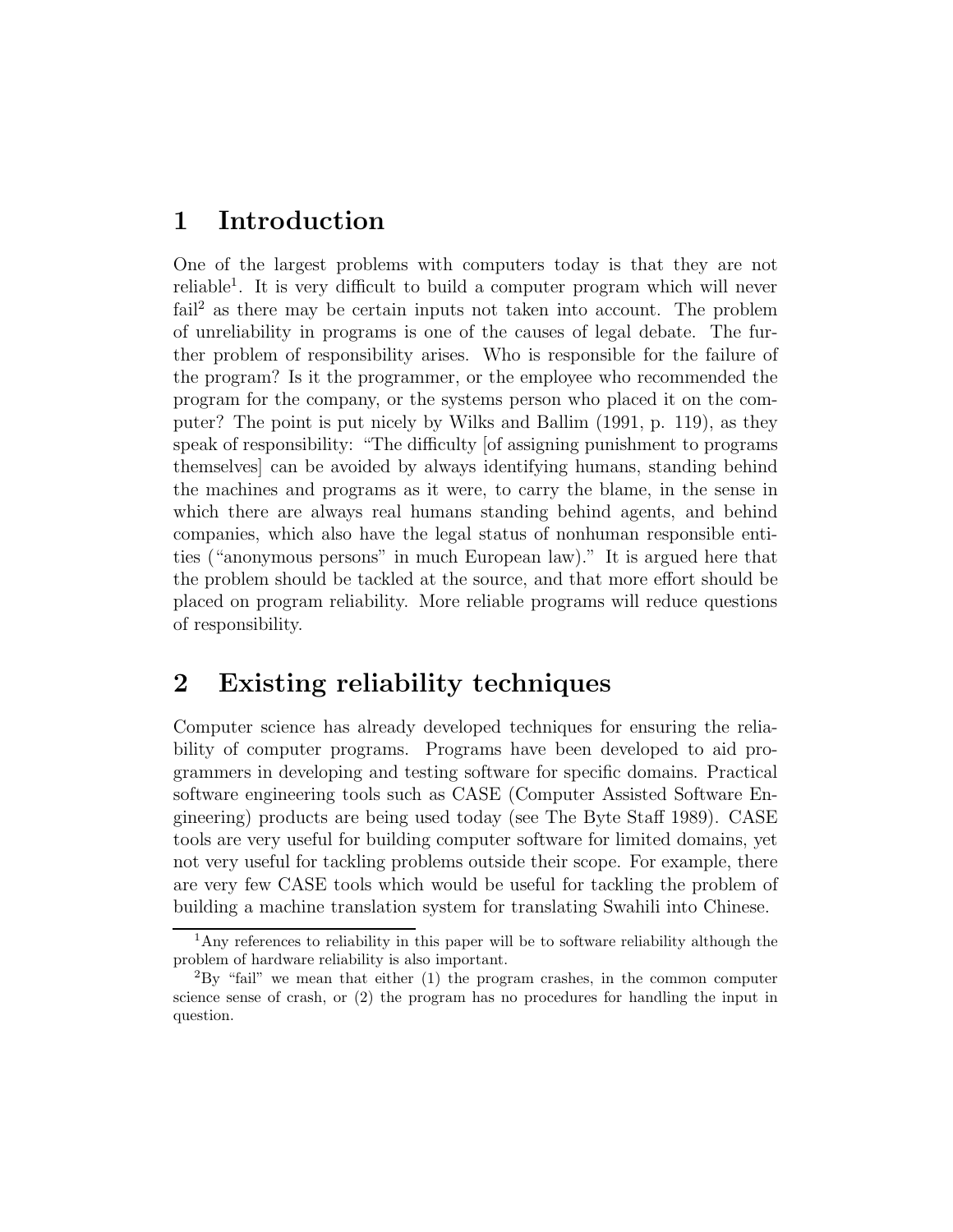Methodologies for the development of computer software have also been defined. Partridge (1986) argues for the a Run-Debug-Edit methodology which is later modified to RUDE (Run-Understand-Debug-Edit) in Partridge and Wilks (1987). RUDE is a software development methodology for the design of, mainly, AI programs. It is also pointed out by Partridge and Wilks (1987) that the RUDE methodology may be useful for traditional computer science problems too. This methodology calls for a discipline of incremental program development where programs are run and, if they fail on input, are edited and rerun. The problem with RUDE is that it is tedious, and takes a long time, as the programmer is just hacking piecemeal at solving the problem without really knowing what the problem is. There is no specific goal toward which the program or programmer is geared. Also, Partridge<sup>3</sup> has pointed out that in many cases it is difficult to solve an AI problem, piece by piece, because solutions for decomposed parts of the problem do not solve the problem as a whole, when placed together.

Another methodology called SAV (Specify-And-Verify), coined in Partridge (1986), calls for proofs of specifications of problems, and formal verification of the subsequent algorithm. The SAV approach is advocated by by Gries (1981), Dijkstra (1972), and Hoare (1981). The use of formal techniques in proving programs correct for real world complex problems in computer science has proven difficult. One of the problems with Artificial Intelligence (AI) programs is that they are very difficult to specify (see Partridge 1986). The application of proof logics to the intricacies of complex programs is too tedious. The technique has only become useful for small, simple programs.

Both RUDE and SAV only ensure that a program is reliable for a particular specification. There is no guarantee that the specification is correct, or reliable, for the real world problem at hand for which it is intended. Also, taking into account the fact that AI programs are very difficult to specify these will have more serious implications for computer reliability than traditional computer science programs. New techniques are needed for reliability checking for traditional computer science and AI problems which may incorporate elements of both RUDE and SAV.

<sup>3</sup>Presentation at the Fifth Rocky Mountain Conference on Artificial Intelligence (Theme: Pragmatics in Artificial Intelligence), Las Cruces, New Mexico, June, 1990.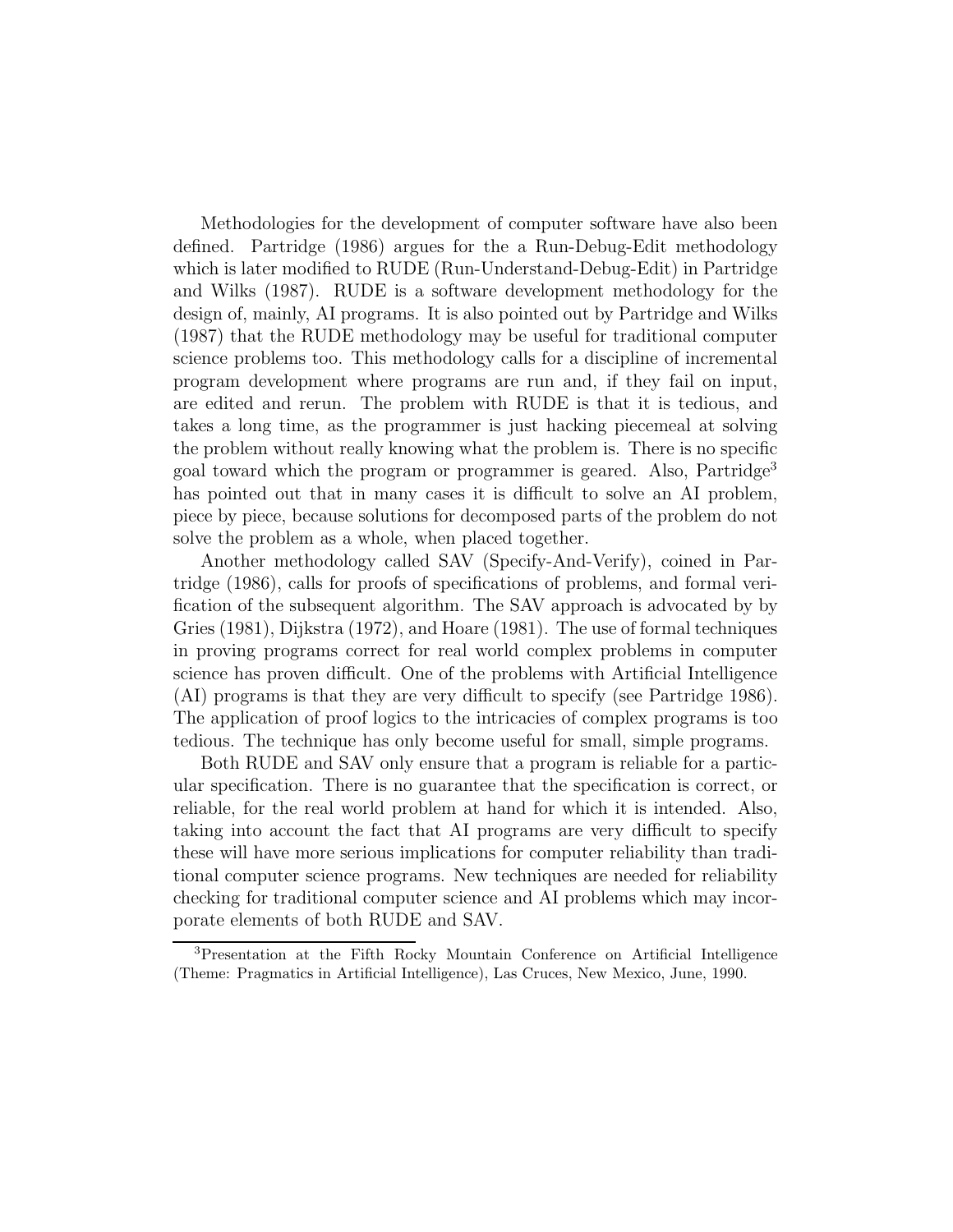#### 3 The EDIT methodology

EDIT (Experiment-Design-Implement-Test) first published in Mc Kevitt and Partridge (1991) is a software development methodology which attempts to integrate elements of the SAV and RUDE methodologies. EDIT incorporates experimentation as an integral component. This is particularly useful in the AI problem domain which incorporates the added difficulty of the researcher not knowing how to describe a problem while trying to solve it. EDIT is both a (1) software development, and (2) software test methodology. EDIT addresses the problem brought out by Narayanan (1986, p. 44) where he says, "The aim of this paper, apart from trying to steer well clear of terminological issues, such as the distinction between 'science' and 'study', is to demonstrate that unless AI is provided with a proper theoretical basis and an appropriate methodology, one can say just about anything one wants to about intelligence and not be contradicted; unless AI is provided with some reasonable goals and objectives little of current AI research can be said to be progressing." It is believed that EDIT might be the methodology that Narayanan asks for.

Briefly, EDIT has the following stages:

- 1. **Experiment:** Experiment(s)  $(E)$  are conducted to collect empirical data on the problem. This data can be stored in log file(s) (L).
- 2. Design: A design<sup>4</sup> (D), or specification, can be developed from L together with relevant theories of the program domain.
- 3. Implement: The description, or specification, is implemented (I) as a computer program (P).
- 4. Test: P is sent around the cycle and tested by placing it through E again. However, this time E involves P whereas initially E did not involve a program. The cycle is iterated until a satisfactory P is found.

The system developer(s) initially use(s) E to help define the problem, and successively use(s)  $E$  to develop and test P. In the initial stage  $E$  does not involve a program for responding to questions. However, each subsequent E involves a partially implemented P, until the final P is decided upon. The

<sup>4</sup>By "design" we mean any reasonable description whether it be in English, Hindi, Gaelic, logic, algorithmic form, or assembly code.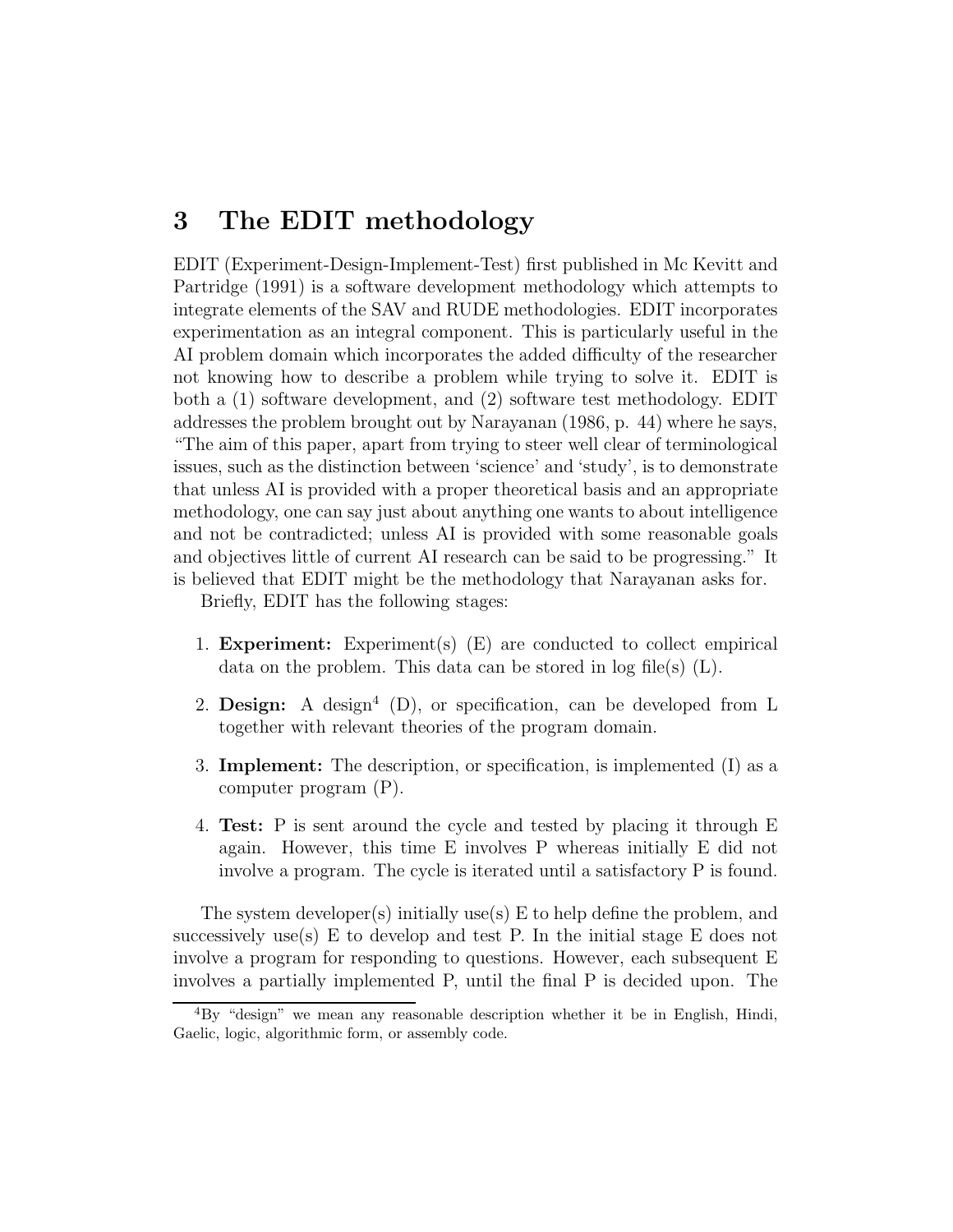design of the initial E is up to the AI theorist who wants to build a program P. Of course, this design will limit the scope with which the program can be tested. The design of the initial P, and each subsequent P, is also up to the AI theorist. EDIT will always terminate after E and before I in the cycle. The EDIT cycle is shown in Figure 1 below.



Figure 1: EDIT (Experiment Design Implement Test) Cycle.

At the experiment stage (E) an experiment is conducted to gather data on the problem. Say, for example, the problem is to develop a natural language program which answers questions about computer operating systems like UNIX. Then, valid experimentation software would be a program which enables a number of subjects (S) to ask questions about UNIX, and an expert to answer these questions. An example setup for this experiment would be the Wizard-of- $Oz^5$  paradigm. A number of S and Wizard's (W) from varying backgrounds may be used in the experiment. Of course, the greater the number of S and W the more comprehensive the data collected will be.

<sup>5</sup>A Wizard-of-Oz experiment is one where subjects interact with a computer through typed dialogue, at a monitor, and are led to believe that they are conversing with the computer. For example, in the case of a Wizard-of-Oz test for a natural language interface, a subject's utterances are sent to another monitor where a "Wizard", or expert, sends back a reply to the subject monitor.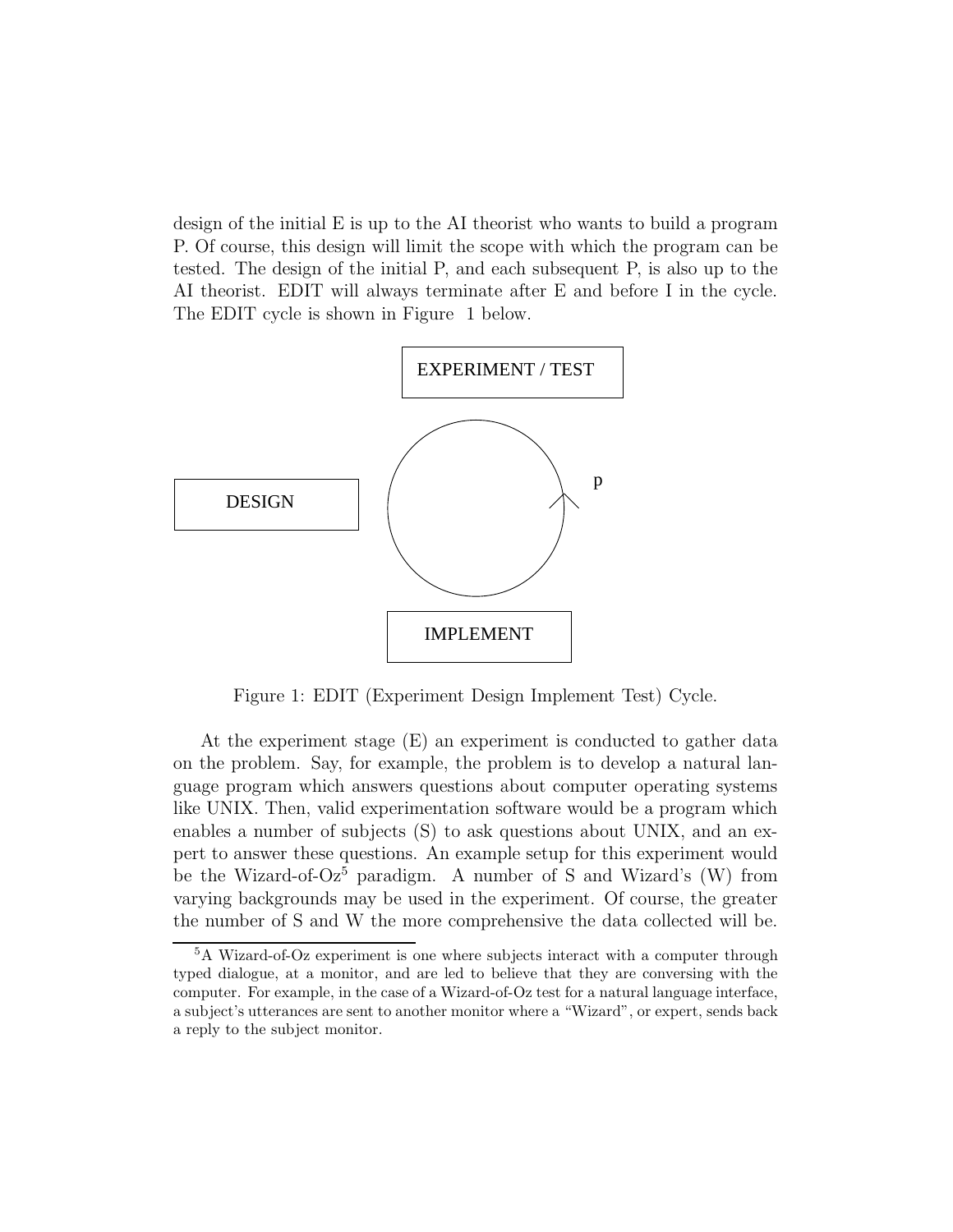Also, there may be groups of S and W rather than just a single S and single W. Information on exchanges between S and W is logged in a log file for later inspection. S and W operations are marked in the file. Such an experiment is described with greater detail in Mc Kevitt and Ogden (1989) and the implications of that experiment are described in Mc Kevitt (1990b).

At the design stage  $(D)$ , L from E is analysed and inspected. In the initial stage the data here gives a snapshot description of the problem and how it is characterised. Further stages of the cycle will give snapshots of how well the problem is characterised in the current P. An analysis of L will give a picture of the information needed in various components of a program, such as knowledge representation, user modeling, and reasoning components. Many researchers and domain experts from various backgrounds may be called in to analyse L and determine what aspects of the software need to be developed. In fact, the type of researcher brought in will determine the type of program eventually developed and the best of all worlds would be to have a wide span of researchers/experts from different backgrounds. The job of the researchers is to develop algorithms with the help of the data, and to specify these algorithms in some manner.

At the implementation (I) stage the algorithms or designs in D are implemented. These designs may be implemented in any programming language (P) that the implementers find most appropriate. Finally, the implemented program is sent back to E again and tested. Then, a new cycle begins.

During the initial state of the EDIT manifestation described here, S and W interact over the problem and the data is logged in L. Data may be collected for a specific task within a domain, or the whole domain itself. Each successive run of E involves the incorporation of P, which tries to answer questions first and if it fails W steps in while P restarts. The cycle may be operated in real time, or batch mode. In batch mode the experimentation component would involve a number of batched questions which are collected from S, and processed by P, where W interrupts if P fails.

The EDIT cycle continues until the program performs satisfactorily to the requirements of the designers. The deigner(s) may wish  $P$  to perform satisfactorily only 50% of the time, or 80% of the time. The success or failure of P will be determined at design time, D, when the L is analysed. L will show where P has failed and where it has passed the test. W entries will show up why P did not work and will indicate what components of P need to be updated. In the case of natural language question answering W entries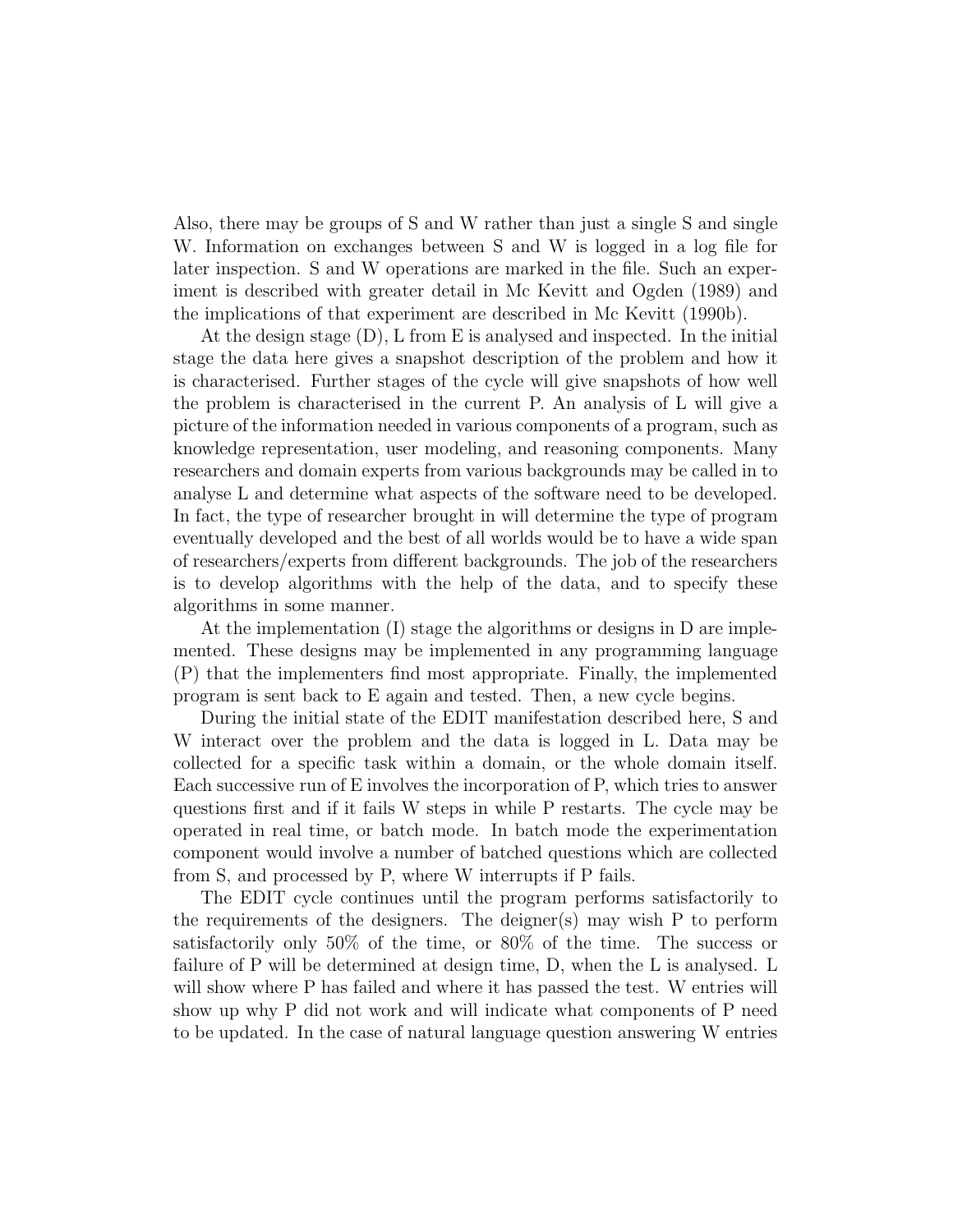might show up the fact that certain types of question are not being answered very well, or at all. Therefore, W entries would indicate how P needs to be augmented in principle to solve a recurring pattern of failure. W entries could be analysed for such recurring patterns. In effect, what is happening here is that P is "learning" by being investigated, and augmented, in the same way as a mother might teach her child, noticing the child's failure to  $\text{complete certain tasks}^6.$ 

The success of P is measured by the number of answers P can give, and the number of answers P gets correct. The measure of capability and correctness is determined by inspection of L. During the development of P the initial coding may need to be recoded is some manner as data collected later may affect P's design.

There are many forms in which the EDIT cycle may be manifested. The experimentation stage may involve experiments other than the Wizard-of-Oz type. Another experiment might involve an observer sitting beside the subject during testing and helping the subject with the program as he/she uses it. The observer would restart the program if it failed. Such a technique is used in experiments described by Al-Kadurie and Morgan (1989). The design stage and inspection of L may involve only one or a number of designers. These designers may know much about the domain, and little about design, or vice versa. Experts and good designers may both be used at the design stage. Also, E could consist of a set of experts with different points of view and different backgrounds. Bear in mind too that the interface to P need not be a natural language one. We have chosen natural language because it seems to be the ultimate interface, but we could well have chosen a more limited menu-based interface with icons, where the interaction could easily have been logged. Also, it could be argued that a natural language interface is one of the most general possible, and that other more limited interfaces are subsets, or equivalent, in terms of power to it. Hence, EDIT may consist of many manifestations of the methodology, yet, the basic methodology involves developing and testing through experimentation.

EDIT can be used to develop and test systems. Development continues until the designers are happy with the system at the completion of some cycle. EDIT can also act as methodology for testing hypotheses in AI where

<sup>6</sup>This analogy was provided by personal communication from Brendan Nolan of University College Dublin.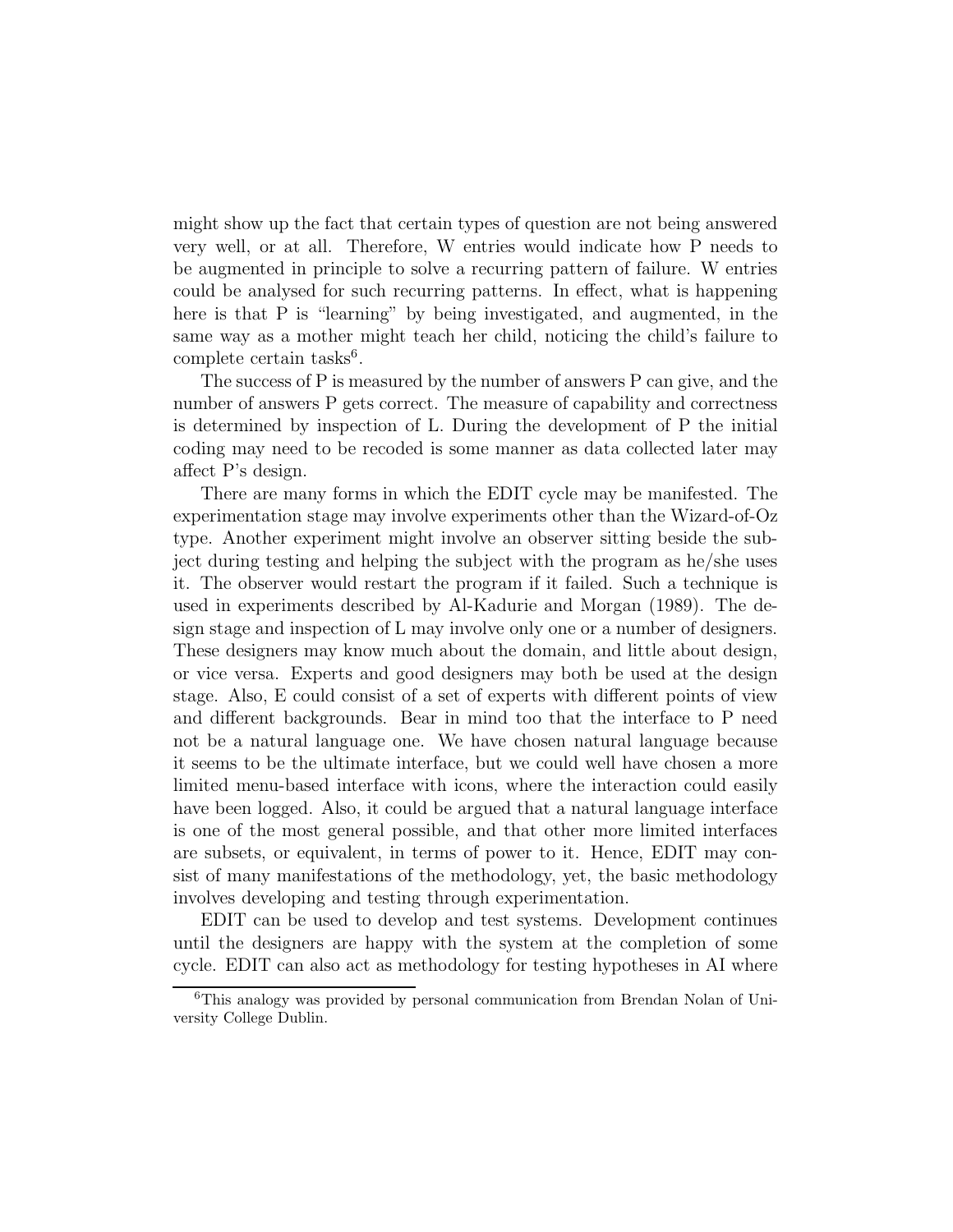such hypotheses may be solutions to parts of problems. The advantage of the Wizard-of-Oz technique incorporating W is that if P fails for reasons other than the hypothesis then W can step in, keeping P alive, so to speak. Meanwhile, no data is lost in the current experiment dialogue. Of course, the log file marks where W interrupts. During testing as far as S is concerned the program has never failed as S does not necessarily know that W has intervened. The data from the testing phase can be logged in a file and system developers can then observe where the system failed, and where W interfered. This information will be used in updating the system, and any theory which the system represents.

EDIT is a useful technique in that it allows the iterative development of systems and gives feedback on how to design an AI system as it is being developed. Sharkey and Brown (1986, p. 282) point out that the belief that an AI system can be constructed first, and then tested later, as argued by Miller (1978), is not the way to go. Sharkey and Brown show that (1) an AI system takes a long time to build, and it may be wrong at the beginning, and (2) an AI theory, and its implementation in the final state, may not be coined in a way that allows psychological testing.

One of the problems with AI today is that it is not appreciated as a science and has no scientific test methodology. Narayanan (1986, p. 46-47) points out: "It can be argued that the criterion of implementability is vacuous at the level of the Church-Turing thesis." The thesis basically says that any process which can be described by an algorithm can be implemented on a computer. Thus, any AI theory which can be described by an algorithm can be implemented on a computer, and hence all AI theories are valid no matter what they say. Sharkey and Brown (1986, p. 278) also point out this problem: "To say that a theory is implementable is simply to say that it can be expressed in the form of a computer program which will run successfully", and suggest that a solution needs to be found: (p. 280) "Another question we would like to raise here is this: At what point in implementation do we decide that there are too many patches to accept that the running program is actually a test of a theory." Sutcliffe (1991) argues for more empiricism and says, "I see the use of norming studies and other techniques from psychology as being relevant to AI." EDIT calls for not just implementability but also for the implementation to work on experimentation over real data. Also, EDIT solves the problem of how to check whether an AI theory is valid. Narayanan (1986, p. 48) points out: "In any case, even if a criterion of complexity for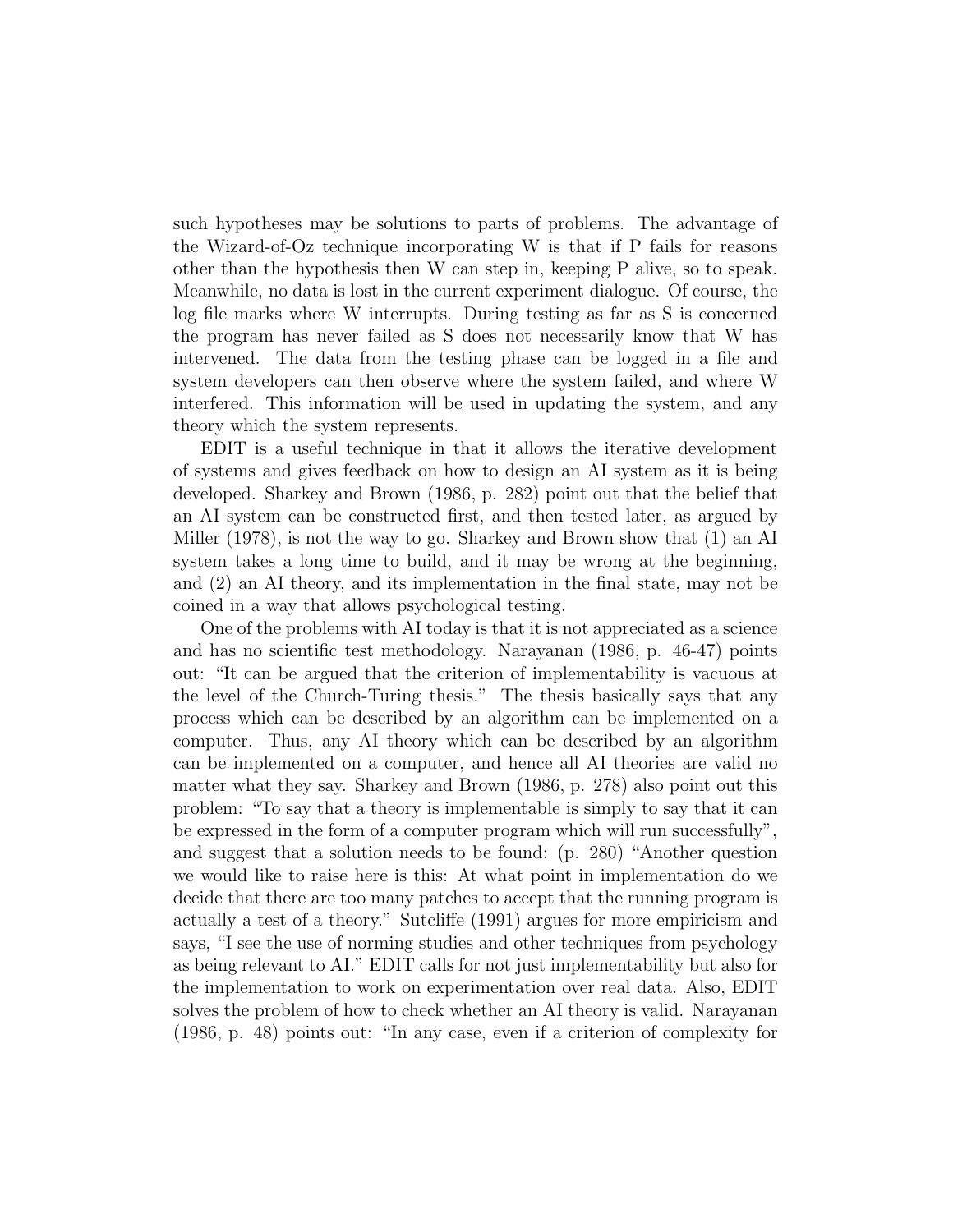AI programs (theories) can be found, there still remains the suspicion that no criterion exists for determining whether an AI theory is true or accurate." EDIT may provide such a criterion in the inspection of log files.

To those researchers who might argue that EDIT may be narrow and inductivist, as an hypothesis test method we would point out that EDIT is totally compatible with a test, where an initial design has been thought up, and programmed, and where P is entered into EDIT, at E, before any data is collected. Hence, EDIT is completely in accord with scientific test methodologies proposed by the philosophers of science, Hempel (1966), and Popper (1972). EDIT is a methodology for testing hypotheses in AI where AI is a scientific endeavour. EDIT does not follow the traditional AI approach of building programs which are stated to embody a theory, and where implementability is the test of this theory.

## 4 Comparing EDIT to RUDE

EDIT is not just a rearrangement and renaming of RUDE. The difference is that EDIT offers a means of convergence on a solution. EDIT and RUDE differ in that the algorithms are developed in conjunction with data describing the problem rather than from what the problem "might" be. Too often in the field of AI there are attempts at, a priori, deciding what a problem is without any attempt to analyse the problem in depth. As was pointed out earlier one of the problems with developing AI programs is that it is very difficult to specify the problem. One solution to that might be to collect data on the problem, as EDIT calls for. The second major difference is that experimentation involves testing software over real data in the domain. Also, by using the Wizard-of-Oz technique the testing phase breaks down less as the wizard keeps the system going. We argue that this is important because if a test fails then data can be lost due to temporal continuity effects. Failure happens a lot while testing AI programs. For example, if one is testing a natural language interface, with an hypothesis for solving reference in natural language dialogue, then if the test fails the continuation of that dialogue may never happen, and data will be lost.

The problem with RUDE is that it does not include any goal as part of the process of development; only the update of a program. We argue here that E must be included to produce log files which measure how close P is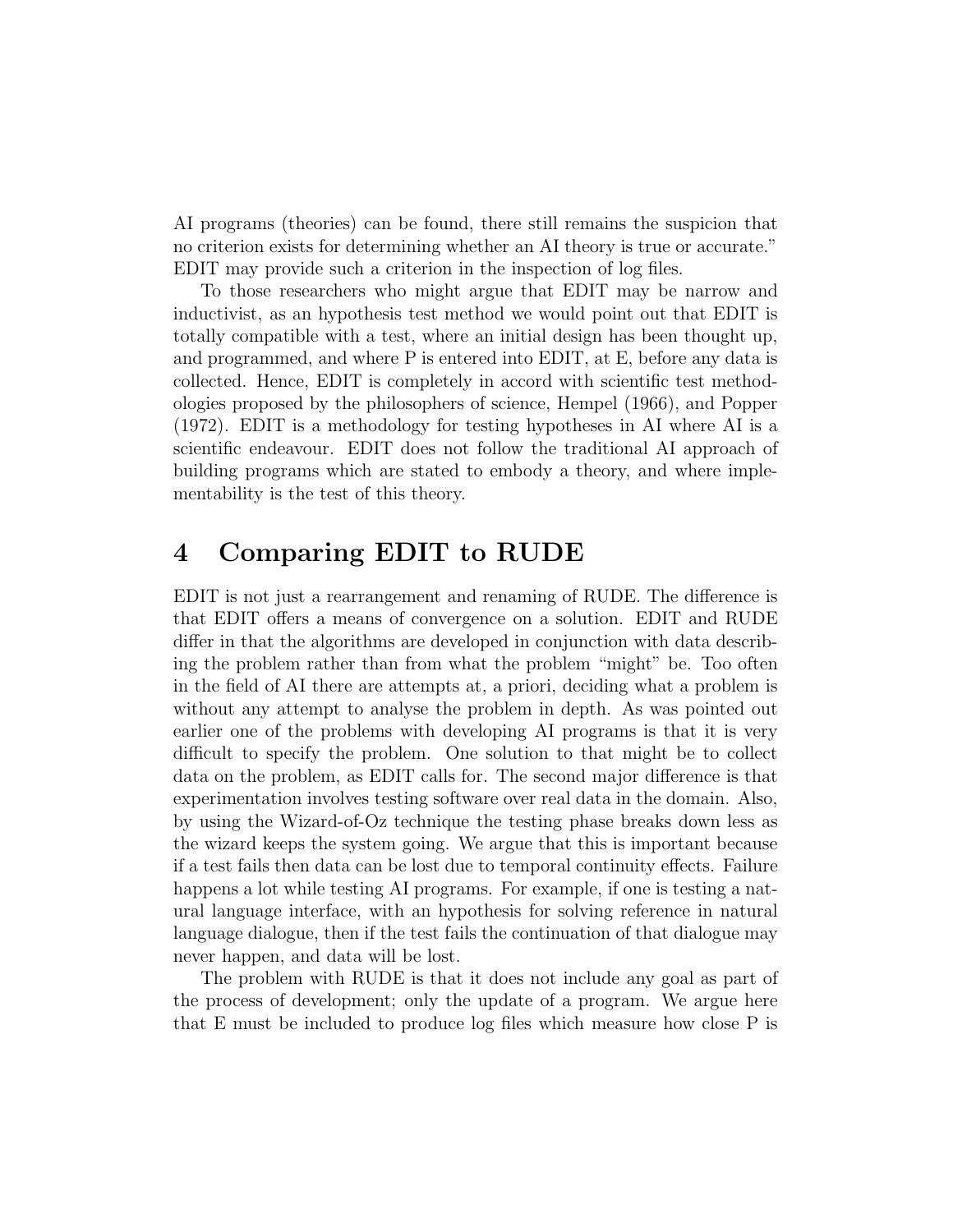to the goal that needs to be achieved. EDIT can be considered a more "tied down" version of RUDE where it is clearer what the problem is, and how well P is solving the problem. In fact Partridge and Wilks (1987, p. 117) say, "What is needed are proper foundations for RUDE, and not a drift towards a neighbouring paradigm."

EDIT is an attempt to address the problem brought forth by Narayanan (1990, p. 179) where he says: "What we need here is a clear categorization of which edits lead to 'theory edits', as opposed to being program edits only. It is currently not clear, in the AI literature, how such a categorization might be achieved. AI does not have the sort of complexity measure which would help identify when the theory, as opposed to the program, should be jettisoned in favour of another theory." Using EDIT an inspection of L should show up, in many cases, where a program has failed because of an hypothesis failure, or because of other reasons, and hence there will be distinct implications for the theory and the program. Also, Narayanan (1990, p. 181) says: "But given the above comments, it appears that there can, currently at least, be no scientific claims for claiming that one AI theory is better than another and that AI is making progress, simply because the conceptual tools for measuring one theory against another, and so for measuring the progress of AI are missing." We believe that EDIT may be a path on the road to such conceptual tools. It may be the case that EDIT has a lot to say in the development of foundations for AI as a science rather than a technology (see Narayanan 1990, Partridge and Wilks 1990).

The EDIT cycle is conducted until the implementation performs satisfactory over a number of tests. The EDIT cycle enables the iterative development of a system through using the problem description itself as part of the solution process. EDIT is not just an hypothesis test method, but is also a method by which the *reason* for failure of software is logged and a method where that reason does not cause data loss. EDIT is useful for the development of software in an evolutionary way and is similar to those techniques described in Connell et al. (1989). Again, 100% reliability is very difficult to guarantee but we believe that problem description and implementation through experimentation will lead to better implementations than RUDE on its own.

EDIT is like the general methodology schemes proposed by researchers who are developing expert systems. The stages for the proper evolution of an expert system are described by Hayes-Roth et al. (1983):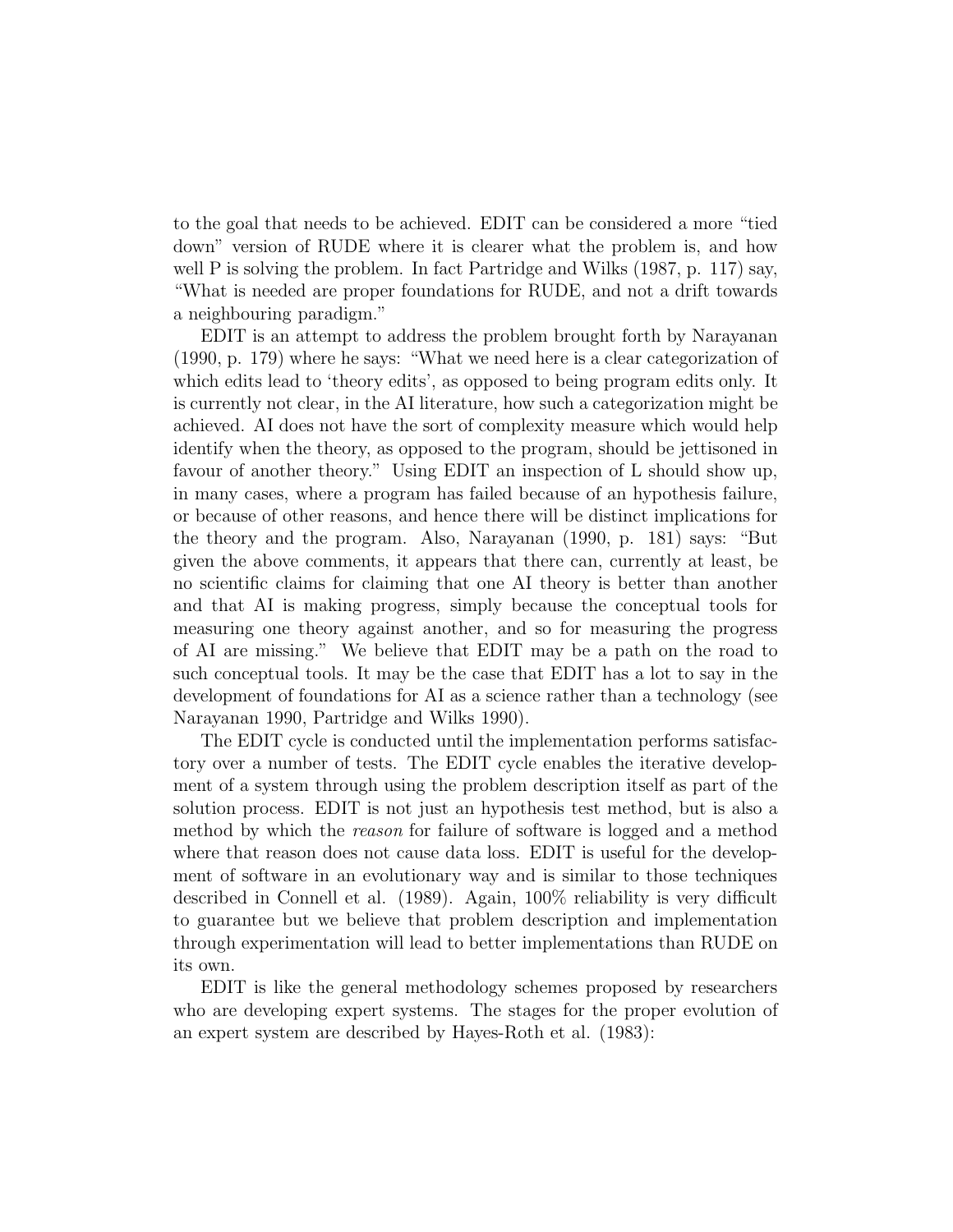- **IDENTIFICATION**: determining problem characteristics
- CONCEPTUALIZATION: finding concepts to represent knowledge
- FORMALIZATION: designing structures to organize knowledge
- IMPLEMENTATION: formulating rules that embody knowledge
- TESTING: validating rules that embody knowledge

This is in the spirit of EDIT where, of course, identification is similar to E, conceptualization and formalization to D, and implementation to I. However, with EDIT, E is involved in both identification and testing and we argue that this is the way to go about testing if P is to meet the problem head on.

EDIT is currently being used in the development of AI software which answers natural language questions about computer operating systems. An initial computer program was developed called OSCON (see Mc Kevitt 1986, Mc Kevitt 1990a, Mc Kevitt and Wilks 1987, and Mc Kevitt and Pan 1989) which answers simple English questions about computer operating systems. To enhance this research it was decided that an experiment should be conducted to discover the types of queries that people actually ask. An experiment has been conducted to acquire data on the problem. More details on the experiment and its implications are given in Mc Kevitt (1990b).

## 5 Applying EDIT to the law domain

EDIT can be applied in the law domain as follows. One possible manifestation of the experimentation stage (E) would be where a Wizard-of-Oz exeriment has been set up such that W is a lawyer or solicitor giving advice or answering questions. A number of subjects, or clients, sit sown and ask questions on law and W answers these constituting a sort of lawyer-client interaction. In effect, we have what Mehl (1959) called "The Law Machine" which would "provide a decision within a highly specialised field of law ... [or, more ambitiously] ... answer any question put to it over a vast field of law." The program P would act as a solicitor, or lawyer, advising S, or the client, on solutions to problems.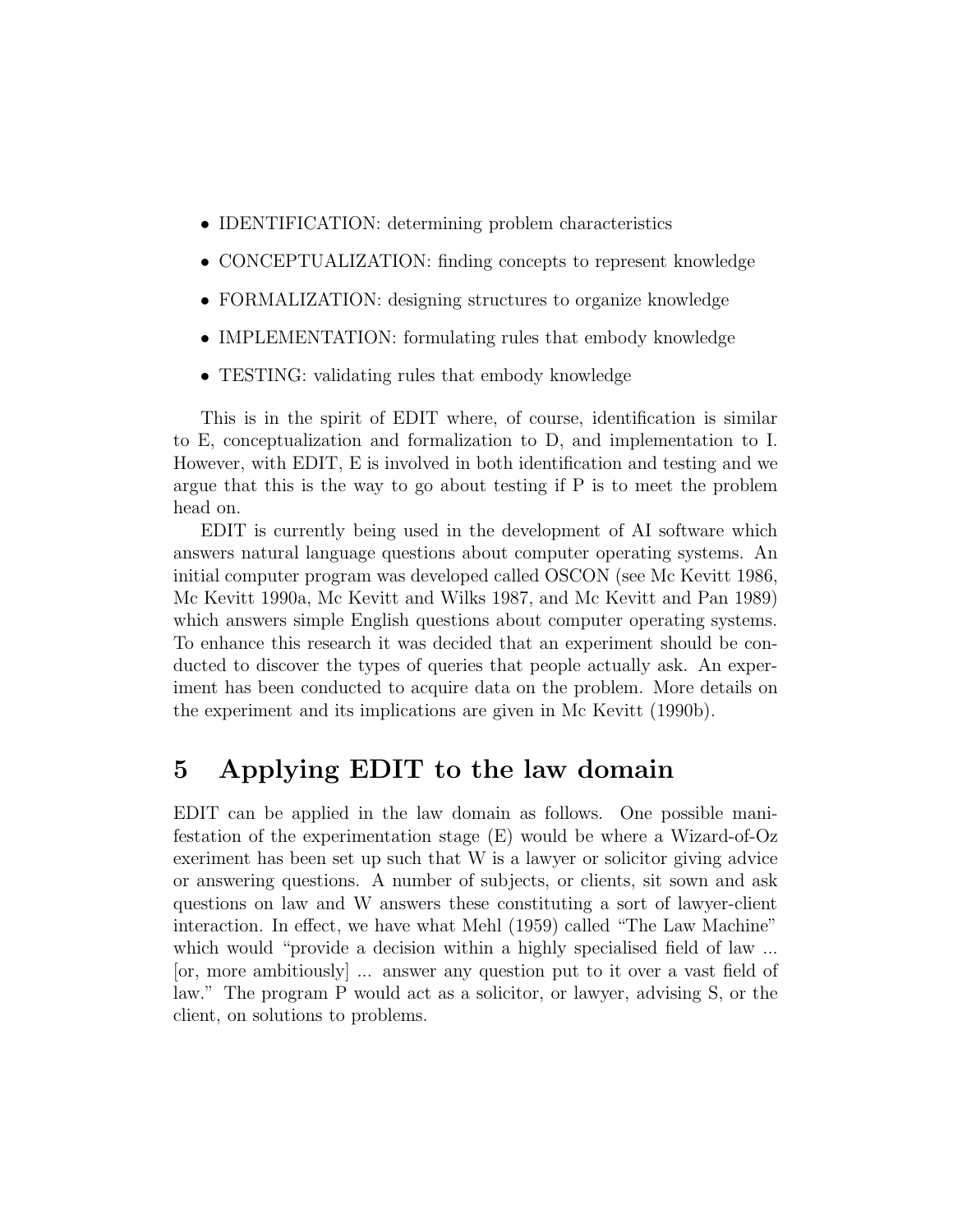The domain of law may be fixed to domains like *Law relating to Supplementary Benefits and Family Income Supplements* ("the Yellow Book") (see Bench-Capon 1987) which incorporates acts of parliament and statutory instruments — a domain used by Kowalski and Sergot (1991). Indeed, Kowalski and Sergot (1991, p. 105) point out that, "to construct a program dealing with the British Nationality Act that could be used in practice, it would be necessary to enlist the help of an expert lawyer, preferably several experts on citizenship and immigration law."

In another light, the program P may be intended to be a judge, where P is fed with evidence, and cases for and against the defendant. Here, E would involve both members of the prosecution and defence interacting with the W which may be a judge or set of judges. In effect, P would be simulating a courtroom scene. This would involve a very complex experimental setup indeed. Yet, other sciences have such complex experiments. This scenario is pointed out by Bennun (1991, p. 48), as he says: "The problem is not to computerize the *law* (his italics), which is clearly feasible through the use of logic and databases; it is to computerize the judicial *method* (his italics), which is another matter entirely."

The design phase (D) would be one where a number of solicitors and programmers perused the log files and determined the right information to be placed in the P. The information could be obtained from legal texts and experts. In the case of P acting as a judge information would have to be obtained on the running of the judicial process itself. This process of entering information into such a program is termed "legal knowledge engineering" by Clark and Economides (1991, p. 7), "The process of "extracting" legal knowledge from legal texts and legal experts and representing it within an expert system is referred to as "legal knowledge engineering."

The design would be implemented at stage (I) and the program retested over S. The cycle is completed when the required measure of success is reached.

In the above discussion P is described as a program which either acts as a legal adviser, or the judicial process itself. P may also assume any of the types of legal work as defined by Clark and Economides (1991). These are (a) giving legal advice, (b) negotiating points of view of other lawyers (different W's would be used here), (c) officials and parties representing clients in court, and (d) structuring of the law itself. The program P may be build to cater for these more specific tasks.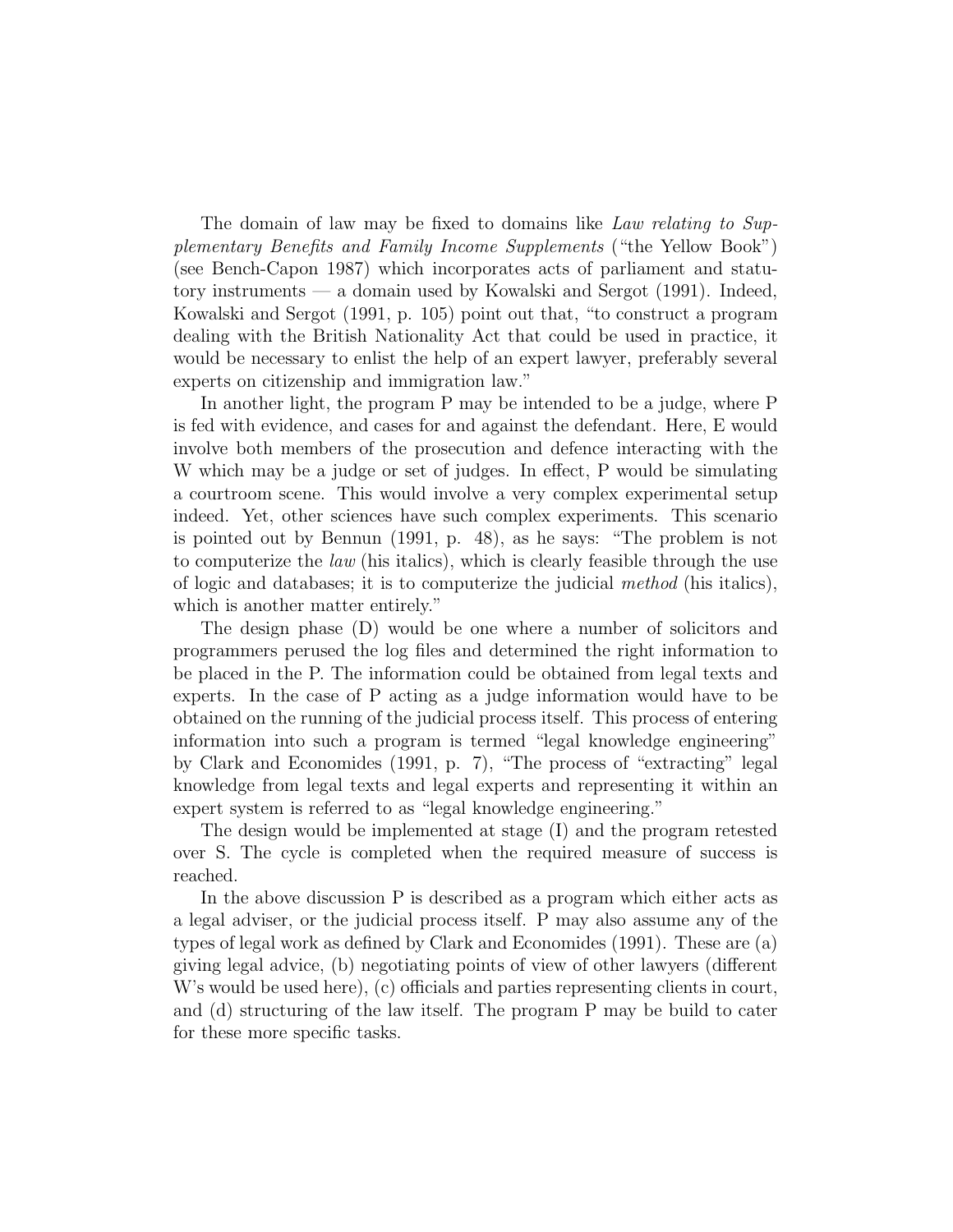One of the problems arising in the law domain, and other domains, would be to determine the W to be allowed to answer questions by S. The problem with this is that, say, W on the whole were logical positivists (see Clark and Economides, 1991 p. 7), then P might turn out to have a logical positive point of view. On the other hand if they were naturalists then we may have the opposite effect. Where is the line drawn? Also, the inspectors of log files during D may be partial in their analysis of the L and even the programmers during I may be partial too. In fact, subjectivity is a problem with most software development today. The solution to this problem would be to organise a balanced set of W, inspectors and programmers who represent a balanced set of views. In effect, this is argued for by Whitby (1991, p. 97): "A useful step might be the introduction of something along the lines of an 'ethical committee' which could consider some of the legal, social, and political implications of AI systems in law which present special problems. The criteria for membership of such a committee are by no means clear, but almost any committee would be more effective and carry more consensus than the present reliance on ad-hoc decisions, often by researchers with limited legal knowledge, and without public scrutiny or debate." In EDIT such debate and scrutiny might come in during any of E, D, or I, and is most important during D.

The EDIT methodology does not follow the spirit of Kowalski and Sergot (1991, p. 101) in which they argue for a set of representations where "The most obvious application of the British Nationality Act program, for example, is to test whether a given individual is, or is not, a British citizen according to (a given interpretation of) the Act. There is no fundamental reason, however, why the same representations should not be used for other legal problem-solving tasks: in systems which plan or advise on a sequence of legal transactions to achieve some desired goal, or to help identify for a lawyer possible lines of reasoning and argumentation, or in systems which are intended to help in the formulation of legislation itself." We believe that a set of representations may be determined a priori but that those representations will change as more data is gathered during the EDIT cycle. In fact, a Wizard-of-Oz experiment on a natural language help system for UNIX showed up a number of problems with the design of existing such help systems (see Mc Kevitt 1990b).

Also, Kowalski and Sergot (1991, p. 108) point out: "One can imagine how a draftsman who is charged with formulating a piece of new legislation or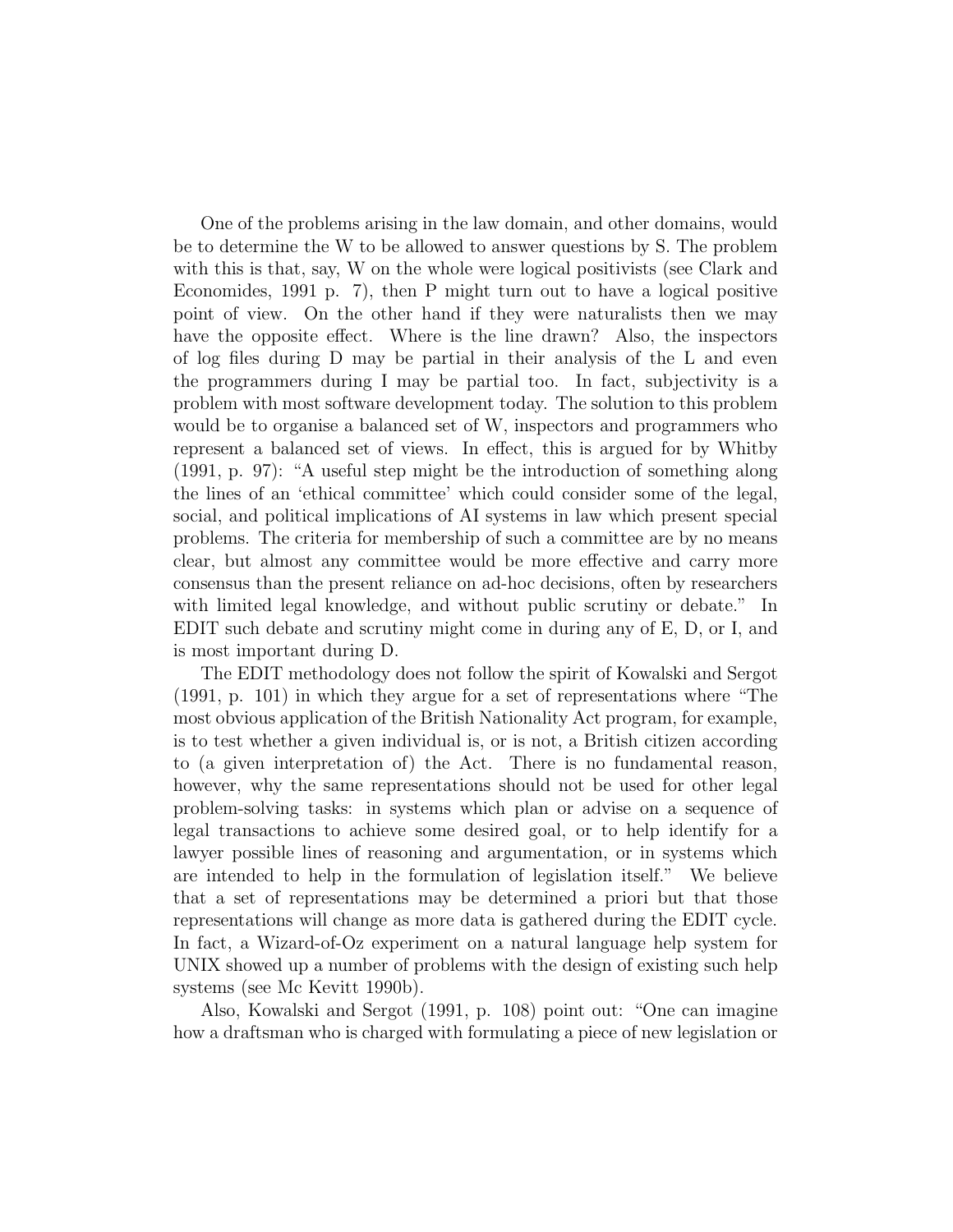with modifying an existing piece might use an executable model of his current draft to test that it "does" what he intended. He could have available, for example, a library of stereotypical cases on which he can try out changes to his current draft." We argue that the EDIT approach is a better test as it involves testing P as it should behave in actual use.

The development of an EDIT approach is, in fact, argued for by Clark and Economides (1991, p. 22), where they say: "However, if we are to design computer systems that are capable of supporting processes of intelligent human interaction and communication in legal settings, we need a far more detailed understanding of these processes than we have at present" It is argued here that such processes are given by the log files. Also, Jackson (1988, p. 115) says: "We need empirical studies which will trace, step by step, the forms of discourse by which legal messages are constructed and communicated. Each of these steps in the communicational chain requires independent assessment; who is communicating to whom?, in what medium?, and through the use of what codes?"

The distinction between the use of EDIT as (1) a development methodology, and (2) a test methodology is brought out by Susskind (1991) in his discussion of the distinction between pragmatism and purism. EDIT used as a test methodology, is a purist pursuit, and as a development methodology, is a pragmatic pursuit.

## 6 Conclusion

It is pointed out here that the EDIT methodology can provide a solution to the development and testing of programs in Artificial Intelligence (AI), a field where there are no sound foundations yet for either development, or testing. Also, we dare go as far as to say that EDIT may be used for the development of traditional computer science programs too.

EDIT may help in the endeavour to solve the problem of AI being an ad-hoc science. EDIT provides a methodology whereby AI can be used to develop programs in different domains and experts from those domains can be incorporated within the design and testing of such programs.

It is shown how EDIT can be used in the law domain and EDIT may address the problem brought up by Bennun and Narayanan (1991, p. 3, preface), "Could AI and law be two subjects looking for a methodology, and are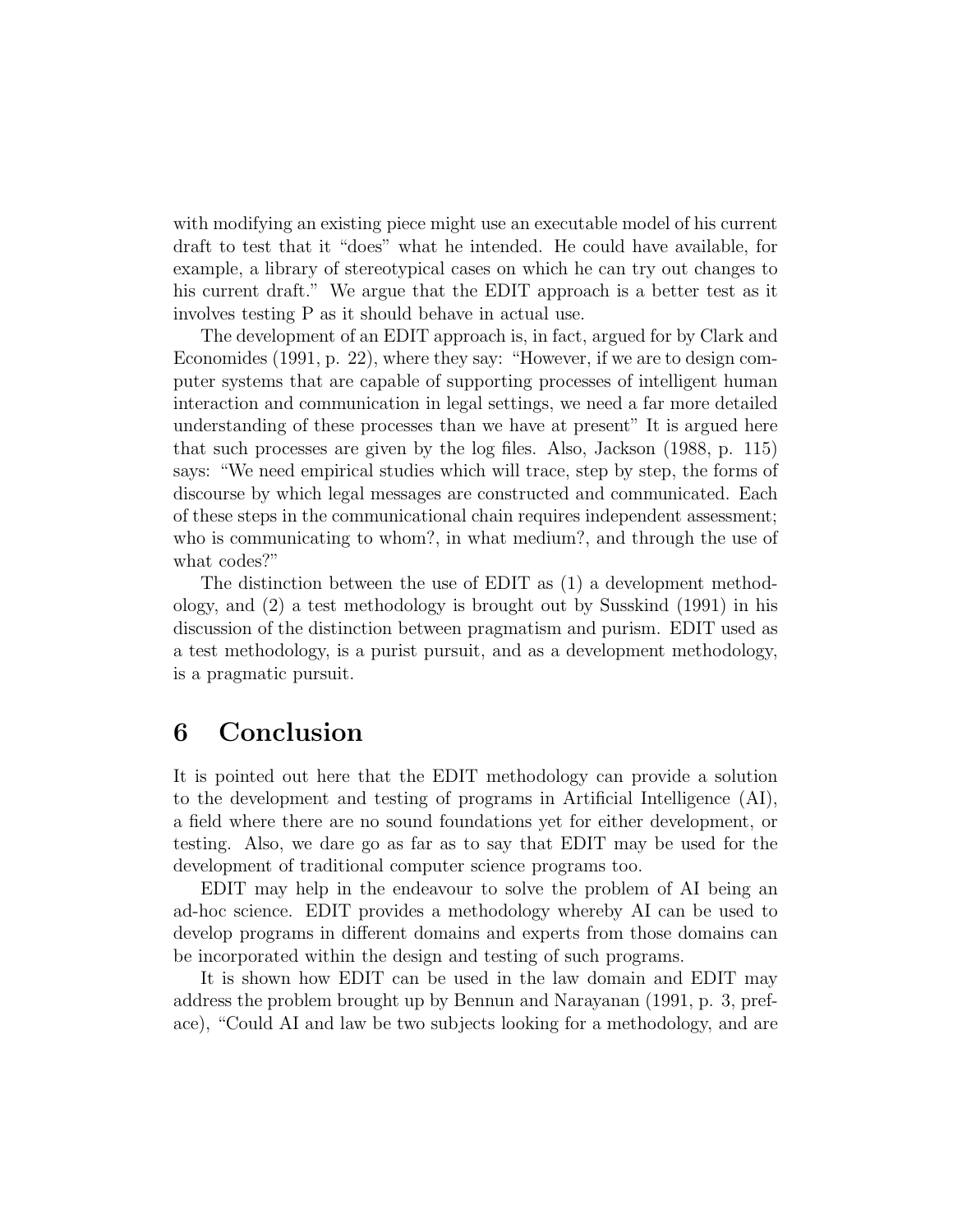some of the contributors to this book looking for a common methodology?" One of the outcomes of EDIT is that it not only provides a methodology for testing AI programs, but it also shows how a domain itself can better get a grip on it's own methodology. This will happen at the design stage where inspectors will have many debates about the domain as well as how it can be described. Also, Bennun and Narayanan (1991, p. 4) point out: "That is 'progress' in law, computer science, and AI currently seems to take place on an ad hoc basis" and EDIT may be a methodology which, is not ad hoc, but provides a goal whereby the development of P is the goal of solving E in its initial state. The measure of success towards this goal is determined by an analysis of log files. Bennun and Narayanan (1991, Preface) point out the problems of (1) people just meeting here and there to discuss problems in constrained domains, (2) solutions not being generalisable, and (3) overcoming the lack of an agreed methodology. The EDIT methodology is one where people meet to overcome the task of analysing and formalising log files and such log files could be passed around by various researchers as direct descriptions of the problem to be solved.

Of course, we have made the assumption throughout that EDIT is a correct methodology, and that if a program passes the EDIT test then it is a valid AI program. However, EDIT does have some problems. A main problem is that it is difficult to simulate, through experiments within EDIT, software use, as it would occur in real life. Experiments can usually only approximate real life situations. An added problem is that it will be difficult to determine when a methodology like EDIT is in a state so that one can say if a program passes through the methodology, the program is a valid AI program. Therefore, at best we can only hope that methodologies like EDIT bring us closer to designing and testing AI programs that are valid. Also, it may be the case that there are other methodologies which bring AI systems closer to valid solutions, than EDIT does.

The central conclusion here is that if we are to attempt to develop computer software for standard software engineering problems, or for AI problems, then we should be doing data collection, and deciding how programs can be built in conjunction with experimentation. Any a priori decisions about how such software should be built will lead us into solutions which do not solve the problem at all. It is likely that without data collection programs for complex problems will be developed which do not solve problems adequately and hence become unreliable. Also, if AI is a science, and the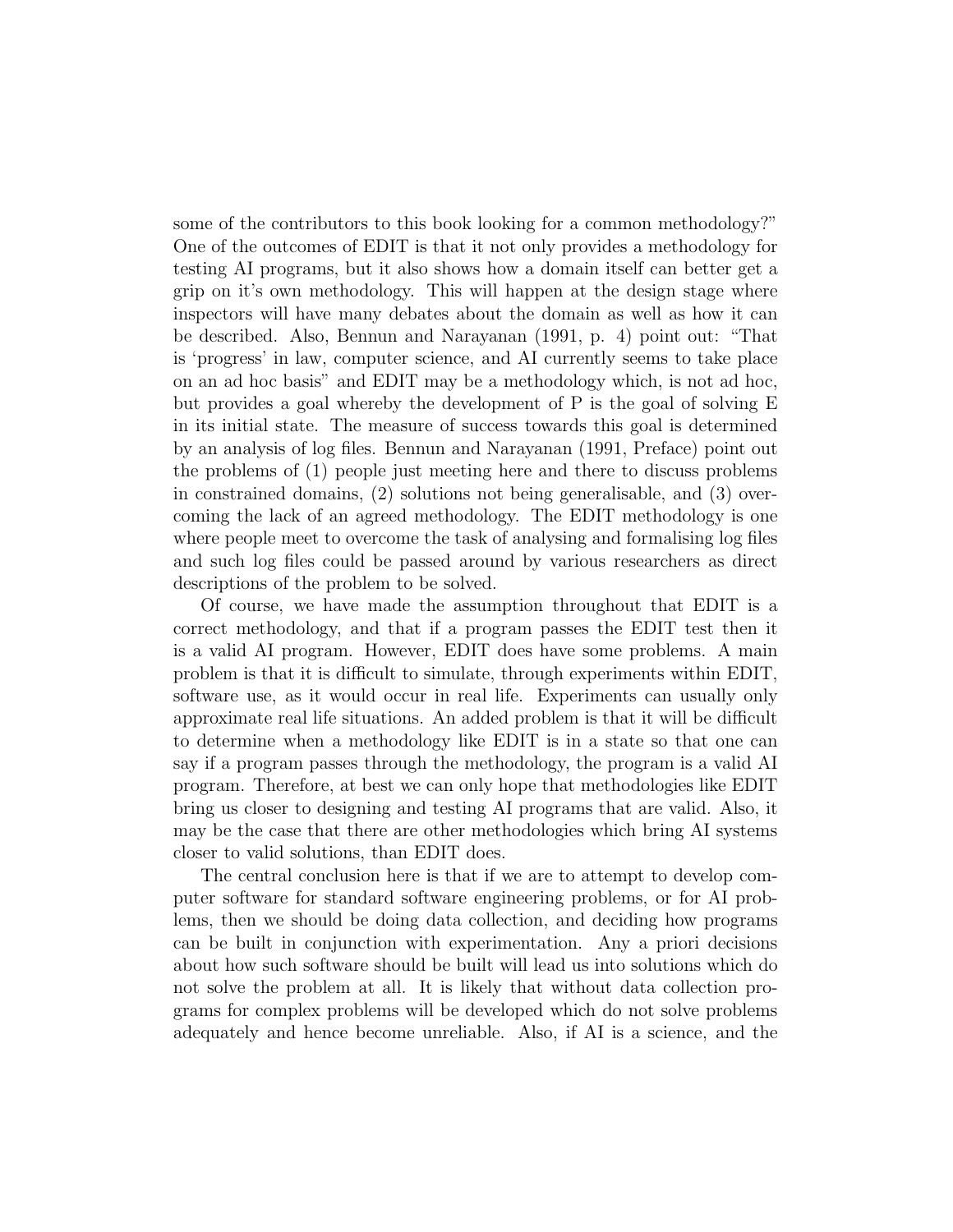science is to progress, then a methodology which tests AI theories needs to exist. A sound methodology will reduce problems of reliability, and hence problems of legal responsibility, and will have serious implications not only for AI and law, but for AI and computer science.

# 7 Acknowledgements

I would like to thank Simon Morgan, Ajit Narayanan, and Derek Partridge of the Computer Science Department at the University of Exeter and Brendan Nolan from University College Dublin for providing comments on this work.

## 8 References

Al-Kadurie, Osama and Simon Morgan (1989) *The PCMATH System: empirical investigations*. In the Journal. of Artificial Intelligence in Education, Vol. 1(1), Fall 1989.

Bench-Capon, T.J.M., G.O. Robinson, T.W. Routen, and M.J. Sergot (1987) *Logic programming for large scale applications in the law: A formalisation of supplementary benefit legislation*. In Proceedings of the First International Conference on Artificial Intelligence and Law, 190-198. Boston, MA.

Bennun, Mervyn (1991) *Computers in court: the irreplaceable judge*. In "Law, Computer Science and Artificial Intelligence", Mervyn Bennun and Ajit Narayanan (Eds.), 45-61. Norwood, New Jersey: Ablex Publishing Corporation. (Forthcoming)

Bennun, Mervyn and Ajit Narayanan (1991) *Law, Computer Science and Artificial Intelligence*. Norwood, New Jersey: Ablex Publishing Corporation. (Forthcoming)

Clark, Andrew and Kim Economides (1991) *Computers, expert systems, and legal processes: toward a sociological understanding of computers in legal practice* In "Law, Computer Science and Artificial Intelligence", Mervyn Bennun and Ajit Narayanan (Eds.), 3-32. Norwood, New Jersey: Ablex Publishing Corporation. (Forthcoming)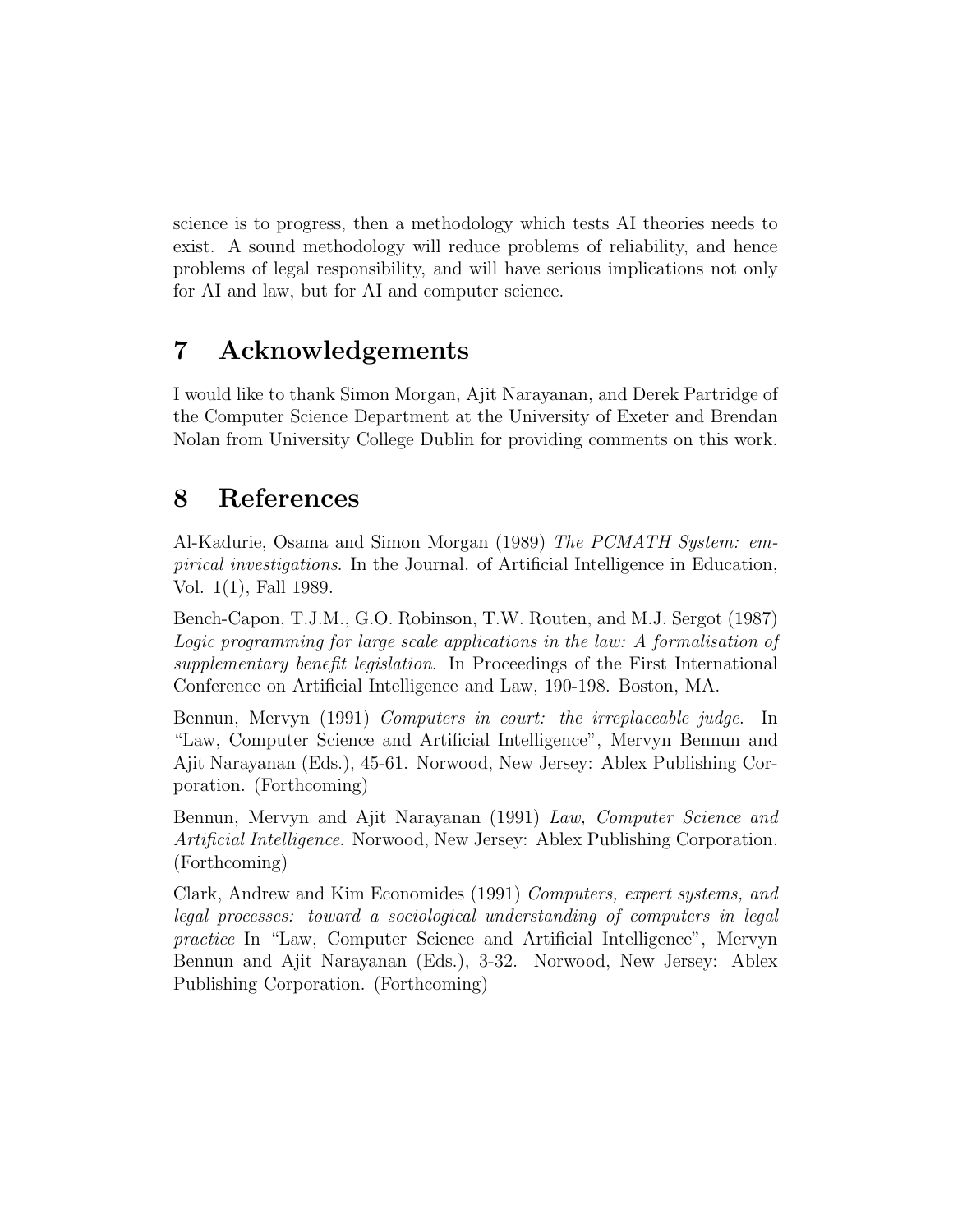Connell, John L. and Linda Brice Shaffer (1989) *Structured rapid prototyping: an evolutionary approach to software development.* Engelwood Cliffs, New Jersey:Yourdon-Press Computing Series.

Dijkstra, E.W. (1972) *The humble programmer*. Communications of the ACM, 15, 10, 859-866.

Gries, D. (1981) *The science of programming*. Springer-Verlag, NY.

Hayes-Roth, F., D.A. Waterman and D.B. Lenat (1983) *Building expert systems*. Reading, MA: Addison-Wesley.

Hempel, C. (1966) *Philosophy of natural science*. Prentice Hall.

Hoare, C.A.R. (1981) *The emperor's old clothes.* Communications of the ACM, 24, 2, 75-83.

Jackson, B.S. (1988) Editorial. International Journal for the Semiotics of Law, 1, 113-116.

Kowalski, Robert and Marek Sergot (1991) *The use of logical models in legal problem solving*. In "Law, Computer Science and Artificial Intelligence", Mervyn Bennun and Ajit Narayanan (Eds.), 99-117. Norwood, New Jersey: Ablex Publishing Corporation. (Forthcoming)

Mc Kevitt, Paul (1986) *Formalization in an English interface to a UNIX database*. Memoranda in Computer and Cognitive Science, MCCS-86-73, Computing Research Laboratory, Dept. 3CRL, Box 30001, New Mexico State University, Las Cruces, NM 88003-0001.

Mc Kevitt, Paul (1990a) *The OSCON operating system consultant*. In "Intelligent Help Systems for UNIX – Case Studies in Artificial Intelligence", Springer-Verlag Symbolic Computation Series, Peter Norvig, Wolfgang Wahlster and Robert Wilensky (Eds.), Berlin, Heidelberg: Springer-Verlag. (Forthcoming)

Mc Kevitt, Paul (1990b) *Data acquisition for natural language interfaces*. Memoranda in Computer and Cognitive Science, MCCS-90-178, Computing Research Laboratory, Dept. 3CRL, Box 30001, New Mexico State University, Las Cruces, NM 88003-0001.

Mc Kevitt, Paul and Yorick Wilks (1987) *Transfer Semantics in an Operating System Consultant: the formalization of actions involving object transfer*.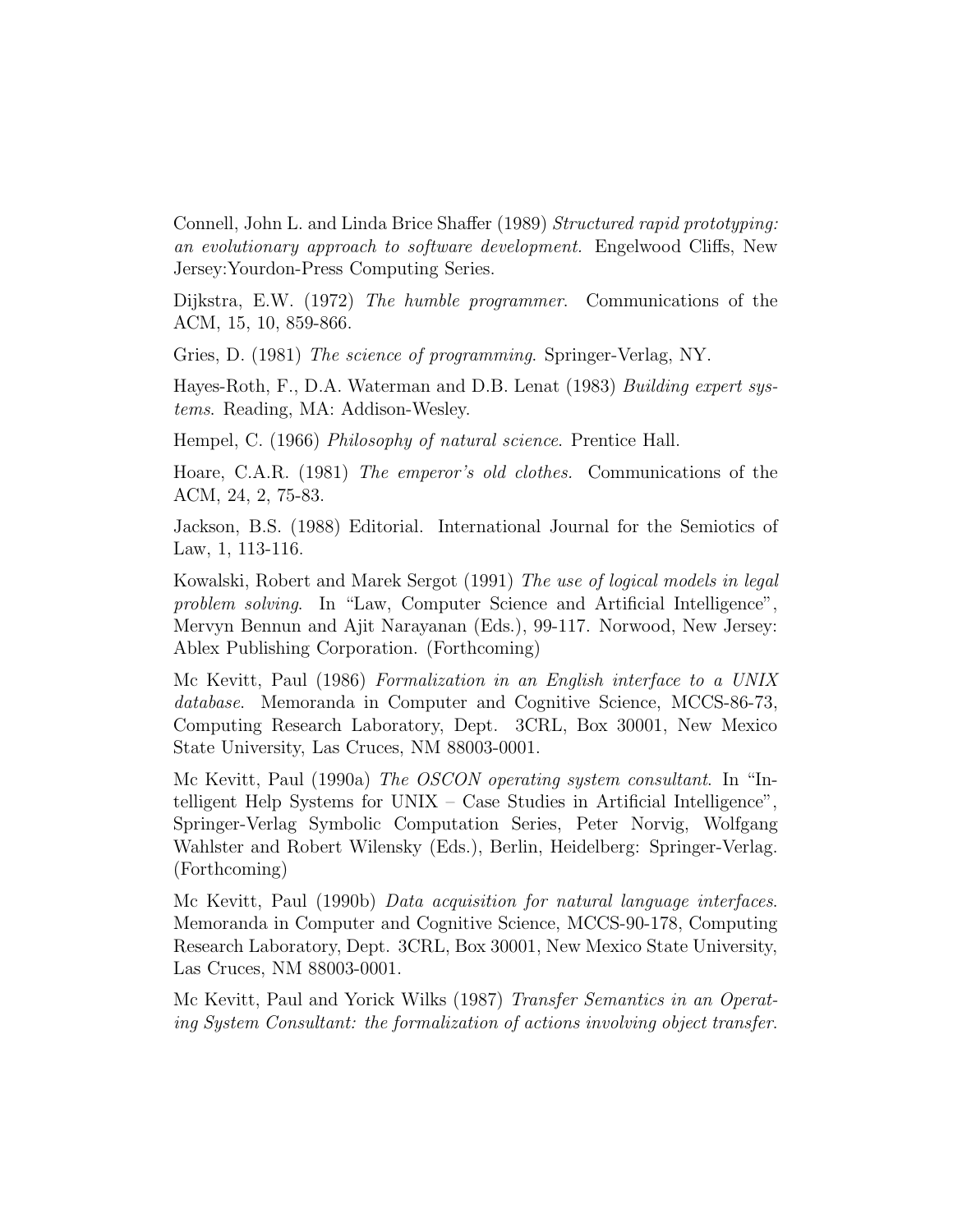In Proceedings of the Tenth International Joint Conference on Artificial Intelligence (IJCAI-87), Vol. 1, 569-575, Milan, Italy, August.

Mc Kevitt, Paul and Zhaoxin Pan (1989) *A general effect representation for Operating System Commands*. In Proceedings of the Second Irish National Conference on Artificial Intelligence and Cognitive Science (AI/CS-89), School of Computer Applications, Dublin City University (DCU), Dublin, Ireland, European Community (EC), September. Also, in "Artificial Intelligence and Cognitive Science '89", Springer-Verlag British Computer Society Workshop Series, Smeaton, Alan and Gabriel McDermott (Eds.), 68-85, Berlin, Heidelberg: Springer-Verlag.

Mc Kevitt, Paul and William C. Ogden (1989) *Wizard-of-Oz dialogues in the computer operating systems domain*. Memoranda in Computer and Cognitive Science, MCCS-89-167, Computing Research Laboratory, Dept. 3CRL, Box 30001, New Mexico State University, Las Cruces, NM 88003-0001.

Mc Kevitt, Paul and Derek Partridge (1991) *Problem description and hypothesis testing in Artificial Intelligence*. In Proceedings of the Third Irish Conference on Artificial Intelligence and Cognitive Science (AI/CS-90), University of Ulster at Jordanstown, Northern Ireland, September. Also, in "Artificial Intelligence and Cognitive Science '90", Springer-Verlag British Computer Society Workshop Series, McTear, Michael and Norman Creaney (Eds.), Berlin, Heidelberg: Springer-Verlag. (Forthcoming)

Mehl, Lucien (1959) *Automation in the legal world: From the machine processing of legal information to the "Law Machine"*. National Physical Laboratory Symposium, No. 10, Mechanisation of Thought Processes (2 Vols.). London: HMSO.

Miller, L. (1978) *Has Artificial Intelligence contributed to an understanding of the human mind? A critique of the arguments for and against*. In Cognitive Psychology, 2, 111-127.

Narayanan, Ajit (1986) *Why AI cannot be wrong*. In Artificial Intelligence for Society, 43-53, K.S. Gill (Ed.). Chichester, UK: John Wiley and Sons.

Narayanan, Ajit (1990) *On being a machine*. Volume 2, Philosophy of Artificial Intelligence. Ellis Horwood Series in Artificial Intelligence Foundations and Concepts. Sussex, England: Ellis Horwood Limited.